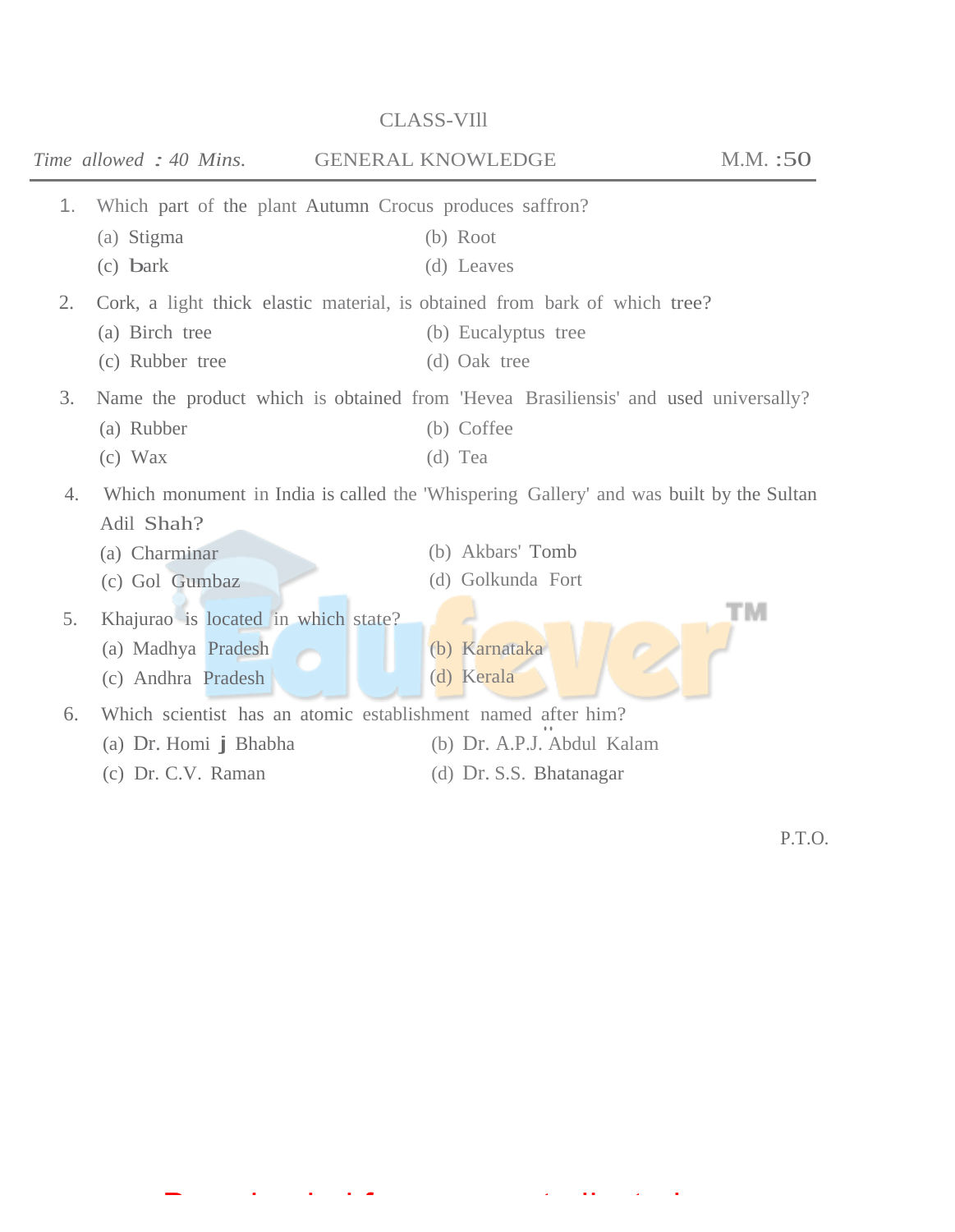| 7.                                                     | -i-Pakistan?                                                        | Which Indian Prime Minister was the recipient of Pakistan's highest award, Nishan |  |
|--------------------------------------------------------|---------------------------------------------------------------------|-----------------------------------------------------------------------------------|--|
|                                                        | (a) Indira Gandhi                                                   | (b) Atal Bihari Vajpayee                                                          |  |
|                                                        | (c) Morarji Desai                                                   | (d) Rajiv Gandhi                                                                  |  |
| 8.                                                     | Which Indian scientist is known as  'Father of Missile Technology'? |                                                                                   |  |
|                                                        | (a) Dr. S. Chandrasekhar                                            | (b) Dr. J.C. Bose                                                                 |  |
|                                                        | (c) Dr. C.V. Raman                                                  | (d) Dr. A.P.J. Abdul Kalam                                                        |  |
| 9                                                      | Which country's parliament is called 'Diet'?                        |                                                                                   |  |
|                                                        | (a) Malaysia                                                        | (b) Nepal                                                                         |  |
|                                                        | (c) Bhutan                                                          | (d) Japan                                                                         |  |
|                                                        | 10. Festival of roses is celebrated in :                            |                                                                                   |  |
|                                                        | (a) Italy                                                           | (b) Bulgaria                                                                      |  |
|                                                        | (c) Spain                                                           | (d) Netherland                                                                    |  |
|                                                        | <b>11.</b> Wembley sports ground at London is known for :           |                                                                                   |  |
|                                                        | (a) cricket                                                         | (b) football                                                                      |  |
|                                                        | (c) tennis                                                          | (d) horse race                                                                    |  |
| 12. When did India win its first gold medal in hockey? |                                                                     | 'M                                                                                |  |
|                                                        | (a) 1966                                                            | (b) $1968$                                                                        |  |
|                                                        | $(c)$ 1965                                                          | (d) 1961                                                                          |  |
|                                                        | 1. The study of heavenly bodies is called :                         |                                                                                   |  |
|                                                        | (a) astronomy                                                       | (b) theology                                                                      |  |
|                                                        | (c) meteorology                                                     | (d). climatology                                                                  |  |
|                                                        | <b>14.</b> Name the national sport of Japan:                        |                                                                                   |  |
|                                                        | (a) Wrestling                                                       | (b) Boxing                                                                        |  |
|                                                        | (c) Taekwondo                                                       | (d) Sumo Wrestling                                                                |  |
| 15. The study of trees is called :                     |                                                                     |                                                                                   |  |
|                                                        | (a) toxicology                                                      | (b) entomology                                                                    |  |
|                                                        | (c) dendrology                                                      | (d) mycology                                                                      |  |
|                                                        | 16. Name the fuel used in nuclear reactor:                          |                                                                                   |  |
|                                                        | (a) Enriched Uranium                                                | (b) Uranium $\bullet$                                                             |  |
|                                                        | (c) Thorium                                                         | (d) Platinum                                                                      |  |
|                                                        |                                                                     |                                                                                   |  |

Downloaded from www.studiestoday.com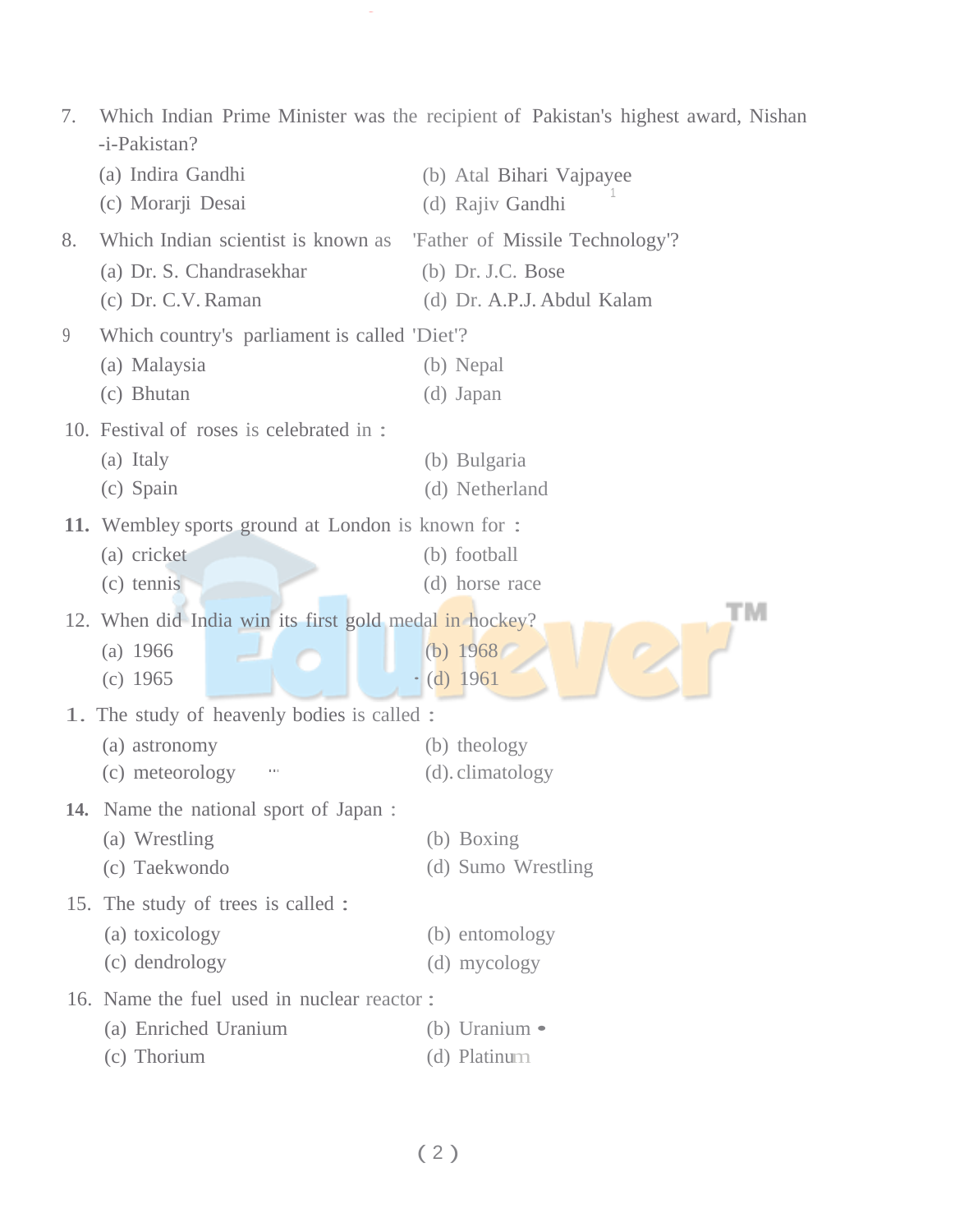|     | 17. A person who studies about skin disorders is called :             |                                                                                   |  |
|-----|-----------------------------------------------------------------------|-----------------------------------------------------------------------------------|--|
|     | (a) orthopedic                                                        | (b) orthodontist                                                                  |  |
|     | (c) ophthalmologist                                                   | (d) dermatologist                                                                 |  |
|     |                                                                       | 18. Ramdhari Singh 'Dinkar' was awarded with Jnanpith award for his master piece: |  |
|     | (a) Oda Kuzha                                                         | (b) Urvashi                                                                       |  |
|     | (c) Kagazte Kanwas                                                    | (d) Gul-e-Nagma                                                                   |  |
|     | 19. Donald Duck was created by:                                       |                                                                                   |  |
|     | (a) Walt Disney                                                       | $(b)$ . C.M. Chultz                                                               |  |
|     | (c) Paul Weiland                                                      | (d) Cark Barks                                                                    |  |
|     | 20. How many bits is a byte?                                          |                                                                                   |  |
|     | $(a)$ 4                                                               | (b) 8                                                                             |  |
|     | (c) 16                                                                | (d) $32$                                                                          |  |
| 21. | HTIP stands for :                                                     |                                                                                   |  |
|     | (a) Hypertext Transmission Protocol. (b) Hypertext Transfer Protocol. |                                                                                   |  |
|     | (c) Hypotext Transfer Protocol.                                       | (d) Hypotext Transmission Protocol.                                               |  |
|     | 22. Which number system is used to calculate numbers in computers?    |                                                                                   |  |
|     | (a) Decimal                                                           | (b) Octal                                                                         |  |
|     | (c) Binary                                                            | $(d)$ Java                                                                        |  |
|     | 23. RAM stands for :                                                  |                                                                                   |  |
|     | (a) Random Access Memory                                              | (b) Really Annoying Machine                                                       |  |
|     | (c) Redeem Access Memory                                              | (d) Read a Manual                                                                 |  |
|     |                                                                       | 24. If in a certain code NAME is written as 4258. What is the code for MEAN?      |  |
|     | (a) $5824$                                                            | (b) $8542$                                                                        |  |
|     | $(c)$ 2458                                                            | $(d)$ 4285                                                                        |  |
|     | 25. Find out the missing number.                                      |                                                                                   |  |
|     | 39, 116, 206, 325, ?, 859                                             |                                                                                   |  |
|     | (a) $524$                                                             | (b) $524$                                                                         |  |
|     | (c) 640                                                               | $(d)$ 635                                                                         |  |
|     | 26. Find out the missing alphabet.                                    |                                                                                   |  |
|     | S, M, T, ?, T, F, S                                                   |                                                                                   |  |
|     | $(a)$ W                                                               | $(b)$ U                                                                           |  |
|     | $(c)$ O                                                               | $(d)$ T                                                                           |  |
|     |                                                                       |                                                                                   |  |

 $(3)C, \frac{1}{5}C$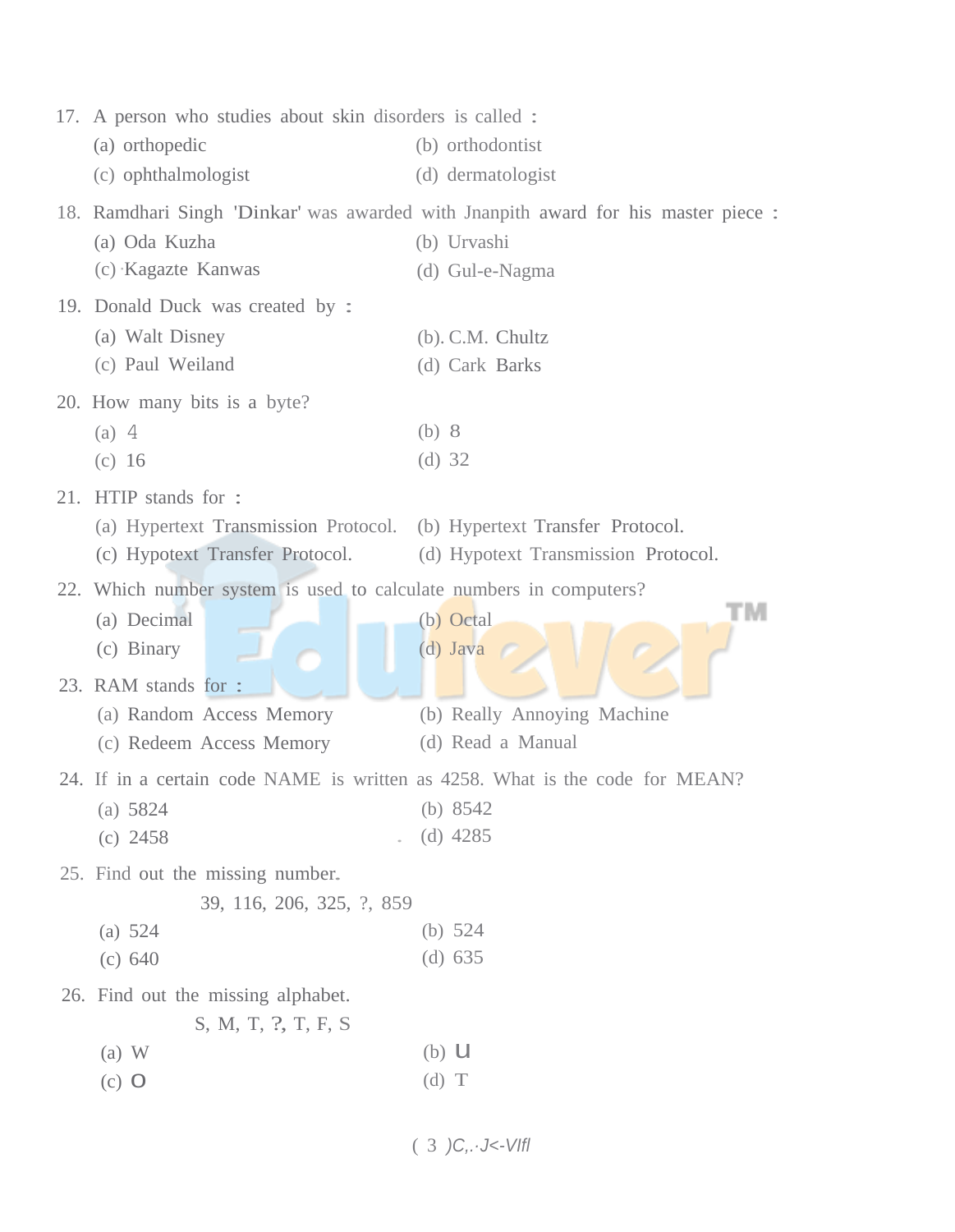|                                              | 27. How many squares are there on a chess board?                                                                                                                                                                          |                                                                                         |  |
|----------------------------------------------|---------------------------------------------------------------------------------------------------------------------------------------------------------------------------------------------------------------------------|-----------------------------------------------------------------------------------------|--|
|                                              | (a) 64                                                                                                                                                                                                                    | (b) $62$                                                                                |  |
|                                              | (c) 65                                                                                                                                                                                                                    | $(d) \cdot 60$                                                                          |  |
|                                              | eggs, year after year :                                                                                                                                                                                                   | 28. Name the bird which makes the best nest in the world only once but returns to it to |  |
|                                              | (a) Hombill                                                                                                                                                                                                               | (b) Blackbirds                                                                          |  |
|                                              | (c) Swift                                                                                                                                                                                                                 | (d) The Golden Eagle                                                                    |  |
| 29.                                          | Who was named the 'Golden Girl' at the 1986 Seoul Asian Games?                                                                                                                                                            |                                                                                         |  |
|                                              | (a) Anju Bobby George                                                                                                                                                                                                     | (b) Anjali Bhagwat                                                                      |  |
|                                              | (c) Chitra Sonam                                                                                                                                                                                                          | (d) Gitanjali                                                                           |  |
| 30.                                          | Who is the director of the comic serial 'Mr. Bean'?                                                                                                                                                                       |                                                                                         |  |
|                                              | (a) William Hannah                                                                                                                                                                                                        | (b) Henry                                                                               |  |
|                                              | (c) Paul Weiland                                                                                                                                                                                                          | (d) Georges Remi                                                                        |  |
| 31.                                          | Huckleberry Finn was not happy at widow Douglas' house because :<br>(a) She did not treat him well.<br>(b) He was away from his parents.<br>(c) He was not allowed to go out.<br>(d) He had to follow a disciplined life. |                                                                                         |  |
| 32.                                          | Who was Tom Sawyer?<br>(a) He was Ms. Watson 's son.<br>(c) He was Huck's twin brother.                                                                                                                                   | (b) He was Huck's cousin.<br>(d) He was a friend of Huck.                               |  |
| 33.                                          | Huck had kept ___________________ in safe custody with Judge Thatcher.                                                                                                                                                    |                                                                                         |  |
|                                              | (a) three Thousand Dollars                                                                                                                                                                                                | (b) four Thousand Dollars                                                               |  |
|                                              | (c) six Thousand Dollars                                                                                                                                                                                                  | (d) seven Thousand Dollars                                                              |  |
| 34. Colnel's Grangerfard's eldest child was: |                                                                                                                                                                                                                           |                                                                                         |  |
|                                              | $(a)$ Tom                                                                                                                                                                                                                 | (b) Sophia                                                                              |  |
|                                              | (c) Charlotlo                                                                                                                                                                                                             | $(d)$ Bot                                                                               |  |
| 35.                                          | The words written on the piece of paper that fell from the prayers book were:                                                                                                                                             |                                                                                         |  |
|                                              | {a) half past two                                                                                                                                                                                                         | (b) meet me at half past two                                                            |  |
|                                              | (c) reach by half past two                                                                                                                                                                                                | (d) crackdown at half past two                                                          |  |
| 36.                                          | The meaning of the word 'Sprightly' is :                                                                                                                                                                                  |                                                                                         |  |
|                                              | (a) cheerful                                                                                                                                                                                                              | (b) depressed                                                                           |  |
|                                              | (c) callous                                                                                                                                                                                                               | (d) apathetic                                                                           |  |
|                                              |                                                                                                                                                                                                                           | (4)                                                                                     |  |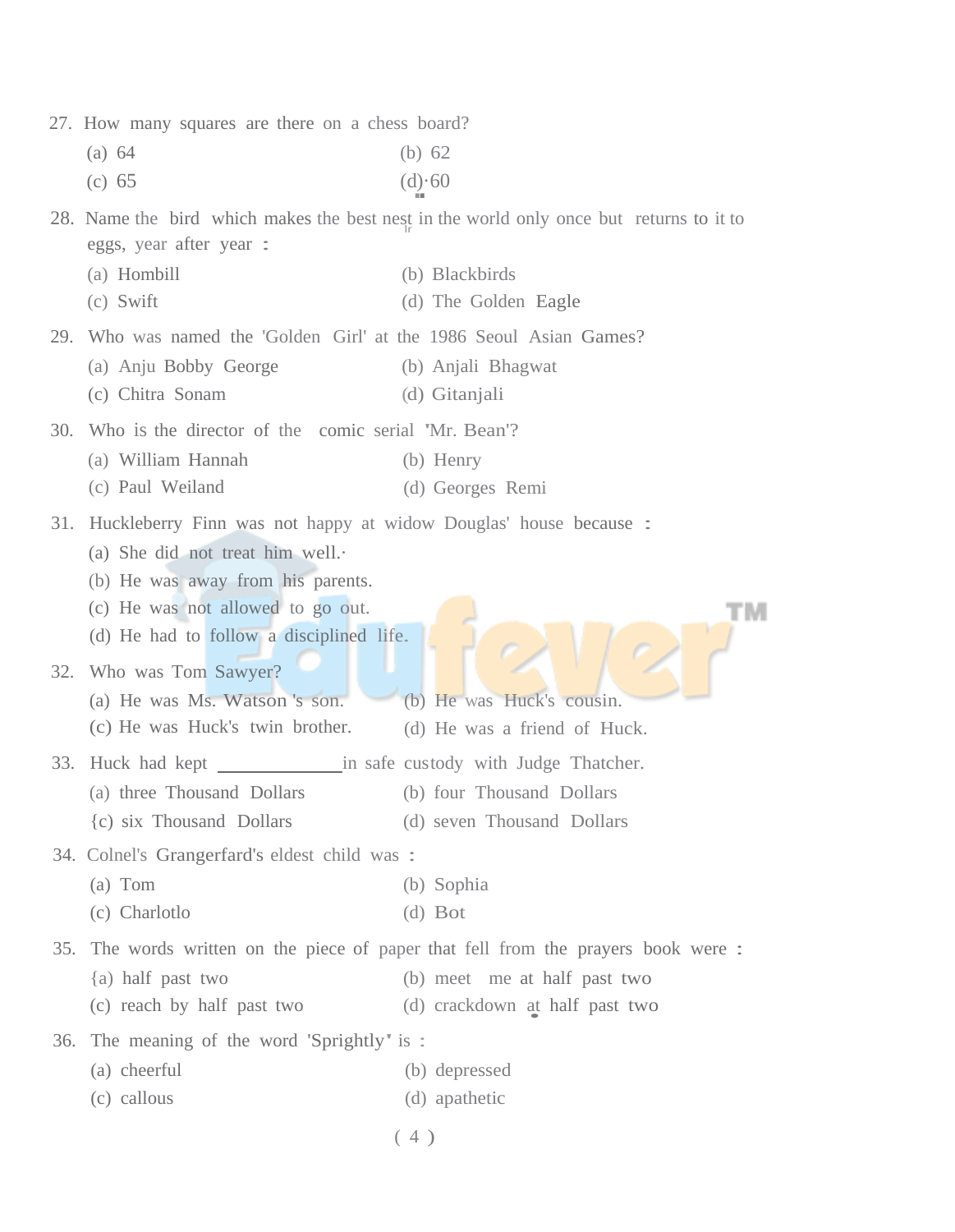|     | 37. The antonym of the word 'Finesse' is:                            |                                                                             |  |
|-----|----------------------------------------------------------------------|-----------------------------------------------------------------------------|--|
|     | (a) tact                                                             | (b) grace                                                                   |  |
|     | (c) stupidity                                                        | (d) elegance                                                                |  |
| 38. | 'Eloquent' means :                                                   |                                                                             |  |
|     | (a) passionate                                                       | $(b)$ cool                                                                  |  |
|     | $(c)$ frigid.                                                        | (d) apathetic                                                               |  |
|     | 39. The antonym of the word 'Sagacious' is:                          |                                                                             |  |
|     | (a) wise                                                             | $(b)$ apt                                                                   |  |
|     | (c) rational                                                         | (d) ignorant                                                                |  |
|     | 40. The meaning of the word 'aplomb' is :                            |                                                                             |  |
|     | (a) assured                                                          | (b) fear                                                                    |  |
|     | (c) gaucheness                                                       | (d) confusion                                                               |  |
|     | 41. Ashes 2015 Cricket series was won by?                            |                                                                             |  |
|     | (a) England                                                          | (b) Australia                                                               |  |
|     | (c) New Zeal md                                                      | (d) Sri Lanka                                                               |  |
|     | 42. Who was appointed as the Governor of Bihar on 8th August 2015 ?. | TM                                                                          |  |
|     | 01) Kalyan Singh                                                     | (b) Ram Nath Kovind                                                         |  |
|     | (c) Acharya Dev Vrat                                                 | (d) Keshri Nath Tripathi                                                    |  |
|     | 43. Recently Centre imposed a 10% custom duty on import of :         |                                                                             |  |
|     | (a) wheat                                                            | (b) rice                                                                    |  |
|     | (c) onion                                                            | (d) potato                                                                  |  |
|     | 44. Kalyan Singh has been appointed as a governor of which state?    |                                                                             |  |
|     | (a) Rajasthan                                                        | (b) Himachal Pradesh                                                        |  |
|     | (c) Uttarakhand                                                      | (d) Andhra Pradesh                                                          |  |
|     | 45. Rajiv Gandhi Khel Ratna Awards 2015 has been awarded to:         |                                                                             |  |
|     | (a) Saina Nehwal                                                     | (b) Virat Kohli                                                             |  |
|     | (c) Sania MirZa                                                      | (d) M.S. Dhoni                                                              |  |
|     | 46Who among the following is not                                     | a winner of Arjuna Award 2015.?                                             |  |
|     | () Rohit Sharma                                                      | (b) R. Ashwin                                                               |  |
|     | (c) Bajrang                                                          | (d) Jitu Rai                                                                |  |
|     |                                                                      | 47. Arjuna Award 2015 winner, Sandeep Kumar is associated with which sport? |  |
|     | (a) Boxing                                                           | (b) Archery                                                                 |  |
|     | (c) Kabaddi                                                          | (d) Rowing                                                                  |  |
|     |                                                                      | (5)                                                                         |  |